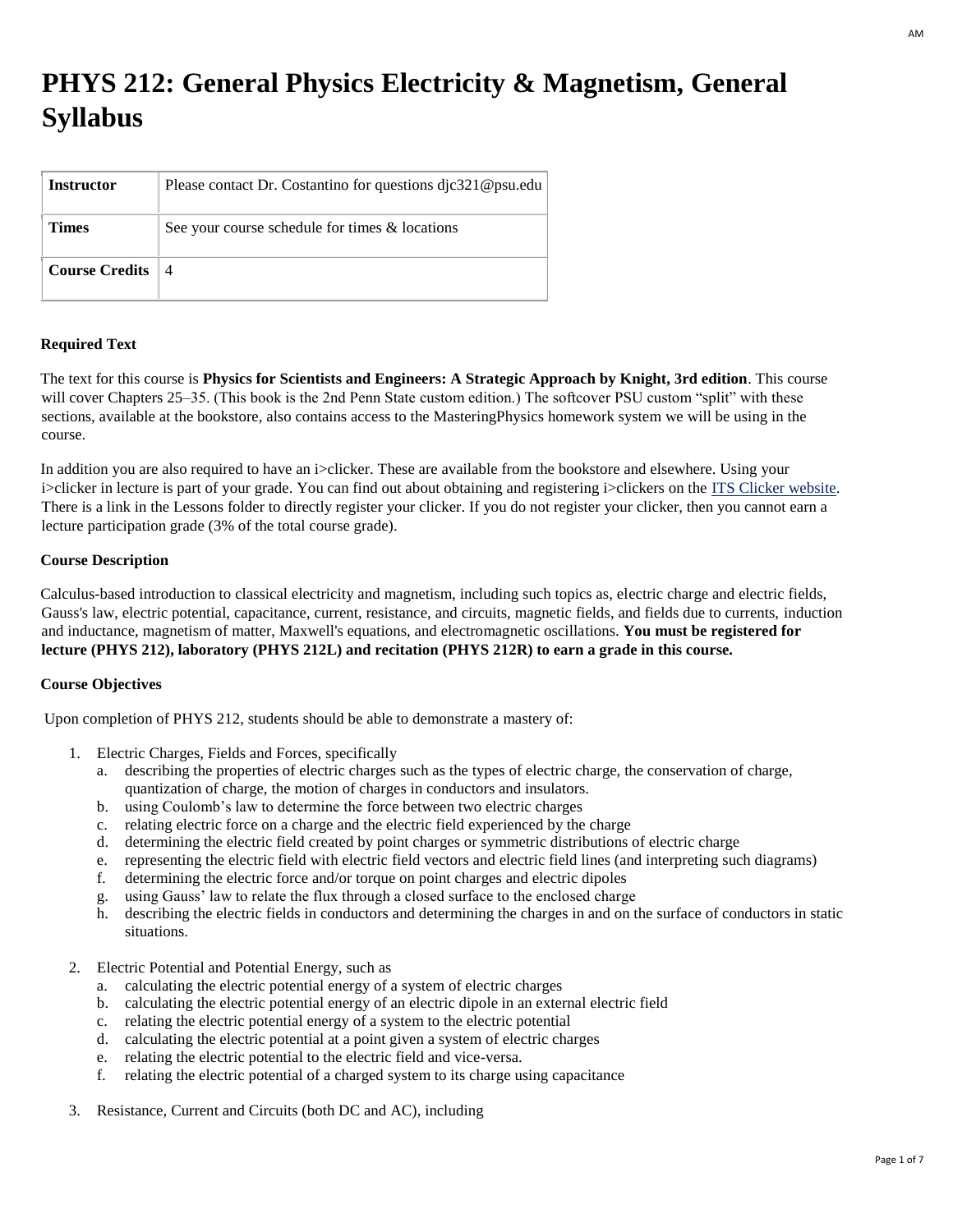- a. describing the charge distribution and electric field, and relate the electric field, current density, current, drift speed, and conductivity for a steady state current in a conductor.
- b. calculating the capacitance of a system (including equivalent capacitance of a system of multiple capacitors).
- c. calculating the resistance of a linear (Ohmic) system, including equivalent resistance of a system of resistors.
- d. relating the current through a resistor to the voltage drop across it (Ohm's Law)
- e. applying Kirchhoff's junction rule and recognizing it as a consequence of conservation of charge.
- f. applying Kirchhoff's loop rule and recognizing it as a consequence of conservation of energy.
- g. determining the power output by or dissipated in a circuit element (both DC and AC circuits)
- h. determining the electric potential energy stored in a capacitor
- i. determining the magnetic potential energy stored in an inductor.
- j. describing the behavior of RC circuits.
- k. describing the behavior of RL circuits.
- l. describing the behavior of LC circuits.
- m. employing phasors to represent the relative amplitudes and phases of voltages across and currents through circuit elements in an AC circuit
- n. calculating the impedance of an AC circuit and relating the current and EMF in using the impedance.
- 4. Magnetic Fields and Forces, including
	- a. interpreting and/or drawing magnetic field line diagrams.
	- b. calculating the magnetic field due to a point charge or current using the Biot-Savart law.
	- c. calculating the magnetic field due to a current using Ampere's Law.
	- d. determining the magnetic force on a moving electric charge or current-carrying wire.
	- e. determining the magnetic force and/or torque on a magnetic dipole, as well as the potential energy of a magnetic dipole.
	- f. recognizing the net magnetic flux through any closed surface is always zero (Gauss' Law for Magnetism).
- 5. Electromagnetism and Electromagnetic Waves, including
	- a. determining the induced electric field, EMF, and/or current due to a changing magnetic flux (Faraday's Law and Lenz's law)
	- b. calculating the magnetic field induced by a changing electric flux ("displacement current") (Ampere-Maxwell's Law).
	- c. describing the properties of plane electromagnetic waves in a vacuum, especially the relationship between the wave's electric field, magnetic field, speed of propagation, and direction of propagation.

## **Course Requirements**

You must be registered for the lecture (212), laboratory (212L) and the recitation (212R)

**Problem Set assignments** – In general, there is one problem set assignment per week. The due date and time for each assignment appears on MasteringPhysics.

We will be using an online computer grading system called MasteringPhysics

[\(http://www.pearsonmylabandmastering.com/northamerica/\)](http://www.pearsonmylabandmastering.com/northamerica/) to grade the homework. Note that this special link is only for Phys 212 students. The first time you connect to Mastering physics using this link you will be asked to "link" your Pearson account to your Psu account. You will then need to register for your course. Instructions for this first time setup can be found in the "Lessons tab".

After that, you will be able to access Mastering Physics using your Penn State credentials. Your access code to MasteringPhysics is provided in the PSU custom book in the bookstore or you can buy it online.

Mastering Physics allows you to submit your homework at any time. Your grade on each assignment will be available immediately and, in most cases, you will have multiple tries to arrive at the correct answer. Any work done after the due date will not receive credit and no extensions will be given. Because problem sets are available at least a week before the due date and can be done in advance, **NO excuses are allowed (see bottom of page for more info on excuse policy)**.

Students are encouraged to work together and collaborate on assignments. Work submitted for individual assessment must be the work of the individual student.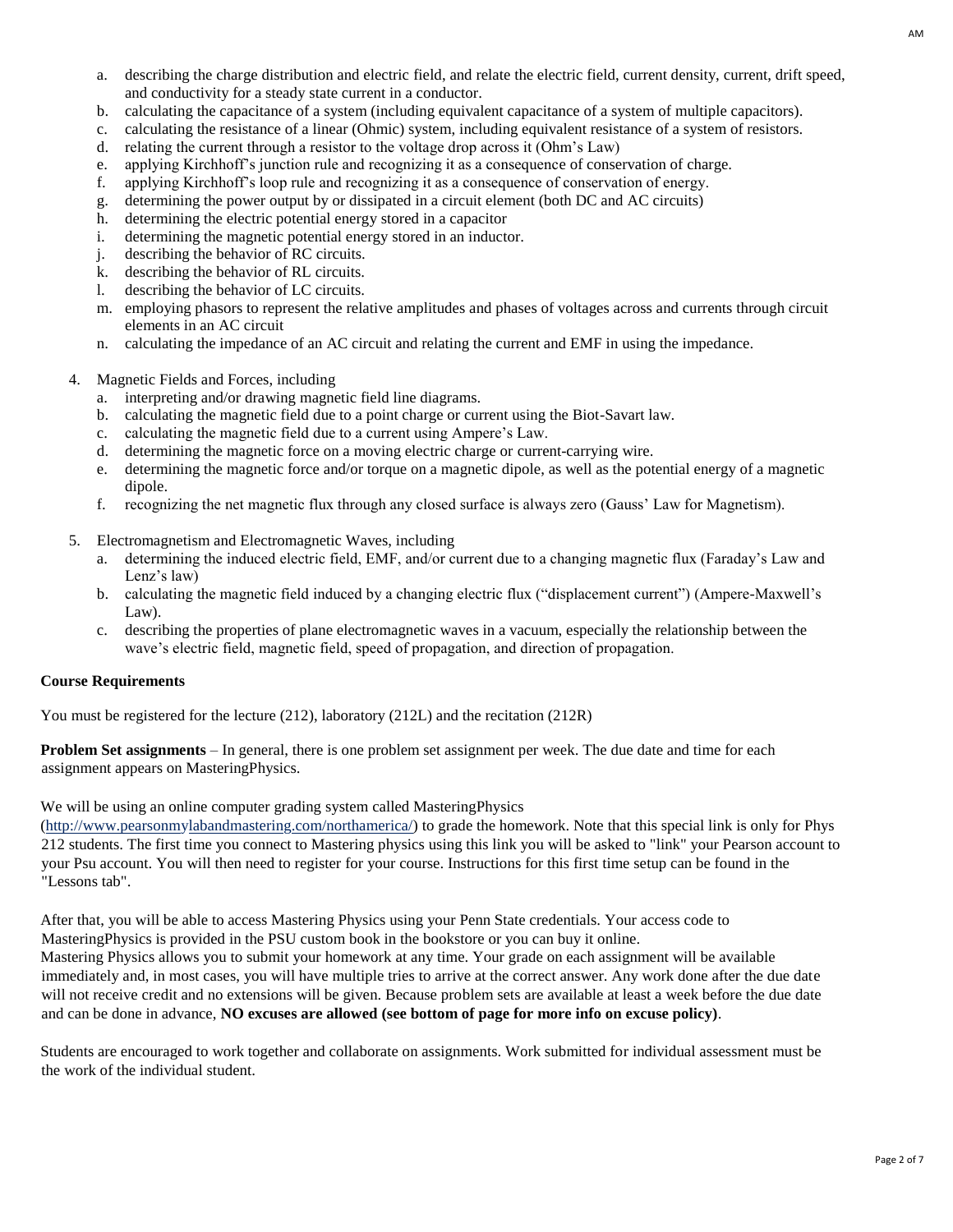## **Course Prerequisites**

Prerequisite: PHYS 211, MATH 140

Co-requisite: MATH 141

#### **Grading Policy**

Your grade in the course will be based on your performance in the labs, in recitation, on the homework assignments, and on the exams with the following weights:

| Lecture<br>Participation |     | Homework   Recitation | Laboratories | Midterm | Midterm | Midterm | Final | <b>Content Surveys</b>                                    |
|--------------------------|-----|-----------------------|--------------|---------|---------|---------|-------|-----------------------------------------------------------|
| 3%                       | 10% | 10%                   | 10%          | 15%     | 15%     | 15%     | 20%   | 2%<br>$($ + up to 1% extra<br>credit for post-<br>survey) |

The break points for the various grade levels are:

| $93\% \leq$ | A           | $\leq 100\%$ |
|-------------|-------------|--------------|
| $90\% \leq$ | A-          | < 93%        |
| $87\% \leq$ | $B +$       | < 90%        |
| $83\% \leq$ | в           | $< 87\%$     |
| $80\% \leq$ | B-          | < 83%        |
| $77\% \le$  | $C +$       | < 80%        |
| $70\% \leq$ | $\mathbf C$ | < 77%        |
| $60\% \leq$ | D           | < 70%        |
| $0\% \leq$  | F           | < 60%        |

The course score will be rounded to the nearest integer (69.49 becomes 69 and 69.5 becomes 70%). No curving of any kind will be employed unless the combined average exam score (computed as the combined average of all students' scores on all midterm and final exams taken to date) is less than 70%. In such cases, the grades on the most recent exam will be adjusted by additively raising the exam scores to allow the combined exam average to meet the target minimum of 70%.

Your clicker score each day is calculated as the sum of your score for the quiz question(s) at the start of class (based on your answer) and your score for the participation questions throughout the rest of the class (based on your participation). The quiz is worth 50 points each day, and the participation questions are worth 50 points each day. If there is no quiz question in a lecture, the participation questions will be worth 100 points on that day. During the first week and review lectures, there might no points for clicker questions.

Your clicker score for the class is calculated by how many of the clicker points you earn in each three week period (Weeks 1 - 3, Weeks 4 - 6, etc.). In the Grades tab, you can find how many points must be earned for a full score in any three week period.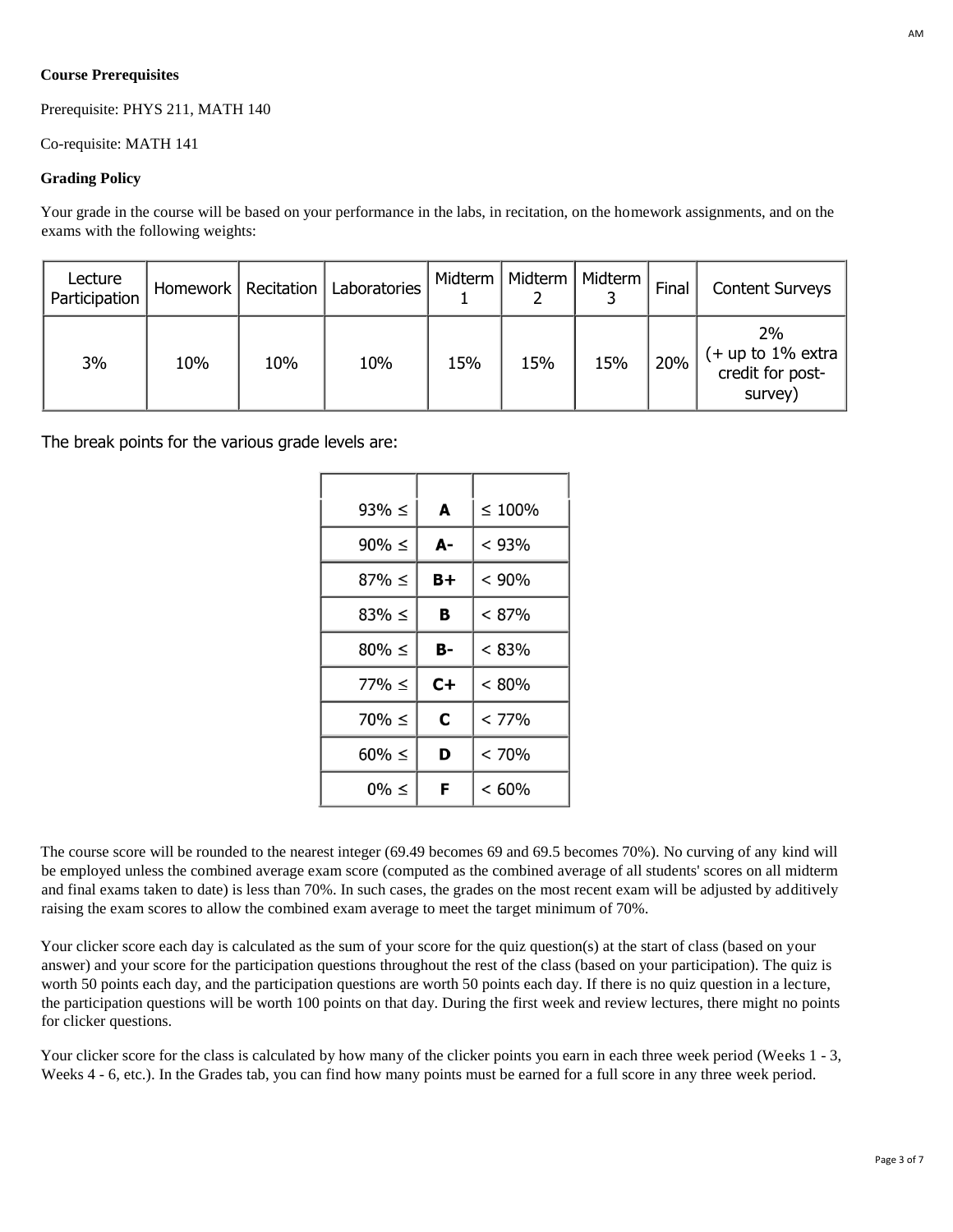The homework score is calculated as the average of the scores of each homework assignment; all assignments are weighted equally. Each assignment's score is calculated as  $100 \times (points$  earned on assignment / total points possible on assignment). The number of points earned on a problem decreases on each submission after the first. On multiple choice questions, on each submission after the first, credit will decrease by  $100\% / (\# \text{ of answer options} - 1)$ . On all other questions, on each submission after the first, credit will decrease by 3%.

To earn full credit for the MasteringPhysics problem sets, you need to earn 90% of the points on the assignment.

Concept Surveys: Each student that completes the pre-concept-survey and post-concept-survey will receive 1% towards the final class grade. Students that complete **both concept surveys** will be eligible for **up to** 1% extra credit. Each student's performance on the post-concept-survey will determine how much of the 1% he or she receives (performance on the pre-concept-survey will not be used in calculating the extra credit).

## **You are responsible for verifying all of your scores (with the exception of the final exam score) before the final exam for the course.**

## **Attendance Policy Lecture**

You must attend the lecture section for which you are registered ("clicker" participation in a lecture not registered for will not be counted for a grade.) We will use i>clickers in class for three different types of questions in lecture: (1) reading quizzes or review questions at the beginning of each class (graded for correctness), (2) in-class concept questions designed to challenge your thinking (graded for effort), and (3) review of material covered to make sure everyone understands what we just discussed (graded for effort). You can find out about obtaining and registering i>clickers on the [ITS Clicker website.](http://clc.its.psu.edu/classrooms/resources/clickers/started/students) When registering you must use your PSU email address (e.g., abc123@psu.edu) to register your clicker in order to receive credit. If you register through the link in Angel (in the Lectures folder) it will automatically register you correctly.

"Clicker questions" are generally multiple choice conceptual questions that are designed to help identify common misconceptions and provide feedback during the class. They are designed to help you know when you understand the topic at hand, and your instructor to know when more discussion is needed and when to move on to the next topic.

Each lecture you will earn points based on your answers to the beginning-of-class reading or review questions, the concept questions, and the review questions. The number of opportunities to earn points in this way is greater than the maximum number of points you can earn. **For this reason, there will be no adjustments for forgetting to bring your clicker to lecture, and no extra-credit or make-up work for absences.** If you fail to register your clicker in a timely manner, you will not get credit for lectures that occurred before you registered your clicker. If you get a new clicker during the semester, be sure to register it right away. To avoid accidentally swapping a clicker with another student, be sure to put your name or some other identifying feature on your clicker. You must attend your scheduled 212L section (participating in another lecture section will not contribute to your lecture participation grade).

Asking someone to use your clicker and accepting someone's request to use their clicker is an academic integrity violation.

#### **Laboratories**

Laboratory sections meet once a week in room 313 Osmond. Your meeting time is determined by your 212 section number. You must attend the laboratory section in which you are scheduled — no switching is permitted.

The laboratories are designed to provide you with hands-on experience with the material being investigated in class. Laboratory instructors lead the laboratory sessions and act as your guides as you explore the material. You will work collaboratively in three-member lab groups to carry out the experiments.

During the lab session, your group will prepare a single write-up, addressing specific points of the experiments. This write-up must be submitted by your group before the end of the laboratory session and all group members must be present when the report is submitted in person to the laboratory instructor.

#### **Recitation**

Recitation sections meet once a week. Your meeting time and room are determined by your 212R section number. You must attend the section for which you are registered. No switching is permitted.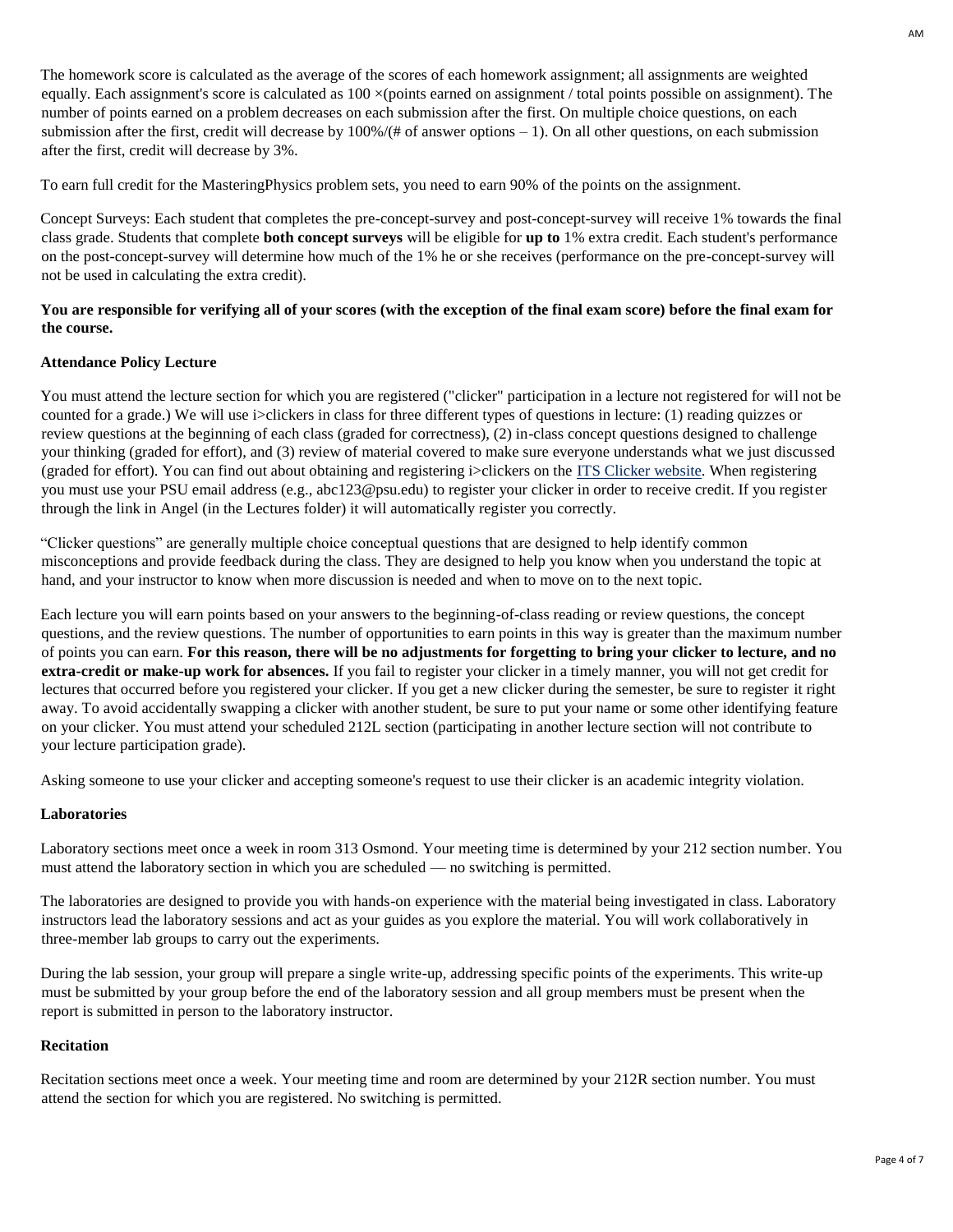In these sections you will work collaboratively in three-member groups to complete problem-solving exercises. These problem solving activities are an invaluable component of learning physics, and will provide you with much more opportunity to explore problem solving techniques than you will have in class.

The recitation activities are available in Canvas. While only one paper is turned in, every student needs to bring an individual copy of the pertinent activity to the recitation section.

## **Conceptual Surveys**

You must take the pre- and post-conceptual surveys at the Testing Center. Any student that registers for the course after the first day of the semester must contact the course administrator within a week of adding the course to arrange to take the preconceptual survey. In the case of sudden or unexpected events that will cause them to miss one of the conceptual surveys, students are required to notify the course administrator prior to the date of the survey or as soon as is reasonably possible.

## **Examinations**

All students should plan to take their exams at the scheduled times. Students can request makeup exams only by submitting a valid written (or e-mailed) excuse to the course instructor. In the case of sudden or unexpected events that will cause them to miss an exam, students are required to notify the course instructor prior to the exam or as soon as is reasonably possible.

#### **Exam Policy**

There will be three midterm exams and a cumulative final exam (date to be set by the Registrar). Exams will be closed book but you are allowed a calculator, though most problems will not involve numerical calculations. Calculators with text-storage capabilities (such as the TI-8x series) or communication capabilities are not allowed during the exams.

Relevant physical constants and formulae will be provided. Cellular phones, smart phones, any other communication devices, tablet computers, and organizers, and additional paper are not allowed. Room is provided for scratch work in the exam booklet.

The exams will be based on the assigned reading in the textbook, the material covered in lecture, the recitations, the laboratories, and the homework assignments. Please see the Course Content Objectives and the Exams folder in Angel for more information about the content assessed on the exams in this course.

## **Academic Integrity**

Pretty simple really, don't cheat and don't plagiarize. If you think you are doing something wrong, you probably are. We take academic integrity very seriously. There are many ways to get help in this course and we hope you do contact any member of the instructional team if you feel unsure about the material and worry about your grade. Our goal is for you to learn the material and succeed in the course. Everyone can get an A and we are ready to help any students that struggle.

In exchange for your hard work, participation and academic integrity we promise to create the best learning environments that we can and to help you as much as we can. There will be many opportunities for help and we are fair to all students. Collaborations and discussions among the students are strongly encouraged (they help learning) but we expect your best efforts to individually learn the material and we expect honesty and academic integrity in all aspects of the course.

As described in **[The Penn State Principles,](http://www.psu.edu/ur/principles.pdf)** academic integrity is the basic guiding principle for all academic activity at Penn State University, allowing the pursuit of scholarly activity in an open, honest, and responsible manner. We expect that each student will practice integrity in regard to all academic assignments and will not tolerate or engage in acts of falsification, misrepresentation, or deception. To protect the fundamental ethical principles of the University community and the worth of work completed by others, we will record and report to the office of Judicial Affairs all instances of academic dishonesty.

The University and Departmental policy regarding academic integrity can be found on the course web page with links to the faculty senate policy[: http://www.psu.edu/ufs/policies/47-00.html#49-20.](http://www.psu.edu/ufs/policies/47-00.html#49-20)

## **Disability Policy**

Our goal is for you to succeed and learn some physics. If there is anything that is preventing you from succeeding or anything that you think we can do to help you, please ask. We know that life events can have a huge impact on student's performance.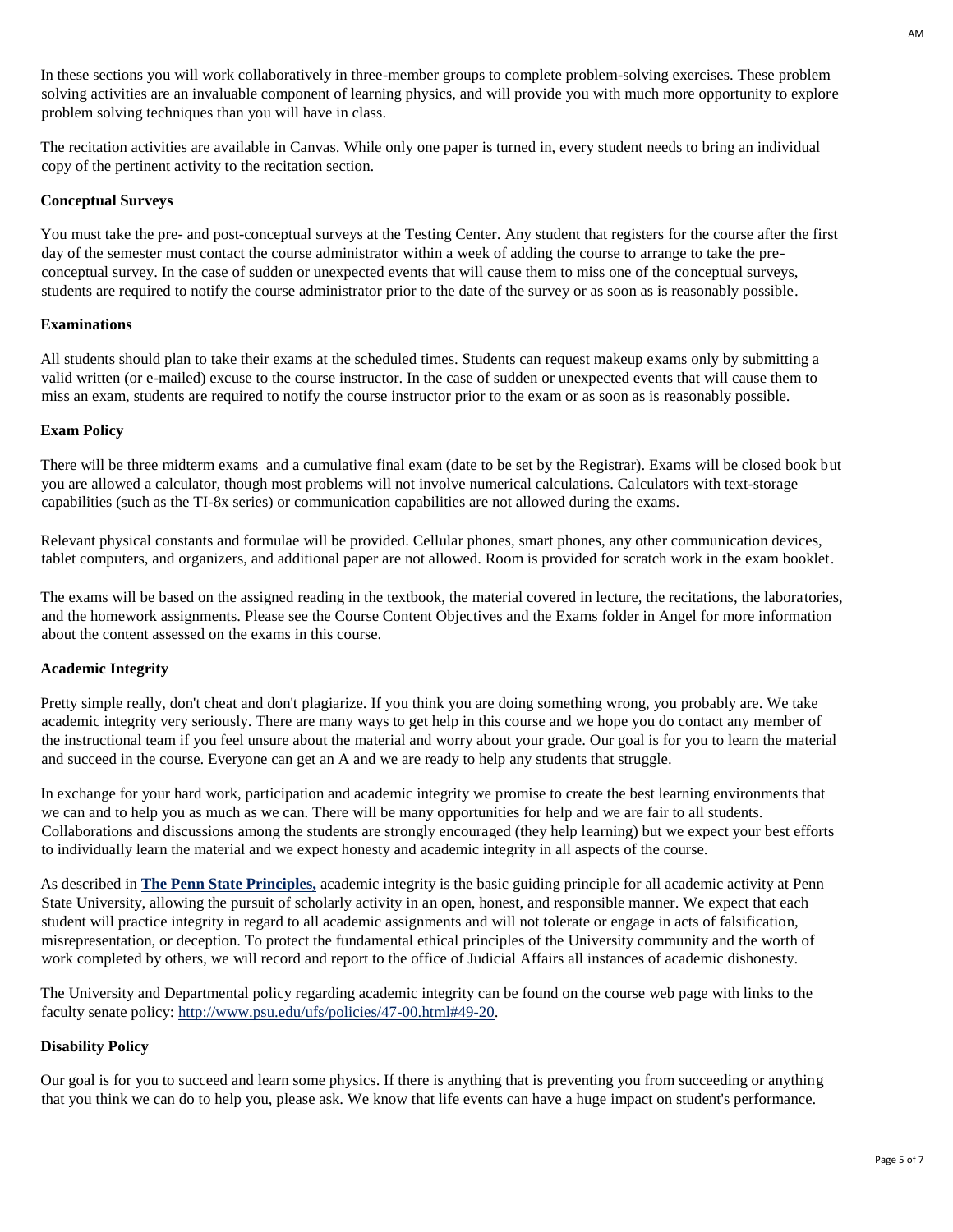Please inform the course coordinator Dr. Van Hook as soon as you can if anything is impairing your performance in the class. We may be able to help you.

Penn State welcomes students with disabilities into the University's educational programs. If you have a disability-related need for reasonable academic adjustments in this course, contact the Office for Disability Services (ODS) at 814-863-1807 (V/TTY). For further information regarding ODS, please visit the Office for Disability Services Web site at [http://equity.psu.edu/ods/.](http://equity.psu.edu/ods/)

In order to receive consideration for course accommodations, you must contact ODS and provide documentation (see the documentation guidelines at [http://equity.psu.edu/ods/guidelines/documentation-guidelines\).](http://equity.psu.edu/ods/guidelines/documentation-guidelines) If the documentation supports the need for academic adjustments, ODS will provide a letter identifying appropriate academic adjustments. Please share this letter and discuss the adjustments with your instructor as early in the course as possible. You must contact ODS and request academic adjustment letters at the beginning of each semester.

#### **Miscellaneous Excuse and Makeup policy Laboratory and Recitation**

The laboratory and recitation components of this course are structured around collaborative learning. You must be present in laboratory or recitation to do these assignments. If you are absent from a laboratory or recitation section with a valid excuse, as described under "Valid Excuse Policy," **fill out the Makeup appointment form within one week of the absence**. Your score will be recorded as a zero until you makeup the activity. Only three (3) makeups are allowed throughout the course. In circumstances in which you need to miss a fourth assignment, you must contact the course administrator before the absence to discuss the matter or the request will be denied. If you are absent without a valid excuse, a score of zero will be recorded for that assignment. If a student is more than ten minutes late to a recitation or lab, they cannot receive any credit for that period and this is NOT a valid excuse to request a makeup.

#### **Homework**

You must complete the homework assignments as scheduled. The assignments are available early so no excuses are accepted. Even technical glitches are not valid excuses.

#### **Examinations**

All students should plan to take their exams at the scheduled times. Students can request conflict exams only by filling the conflict exam signup form in the Exams folder. In the case of sudden or unexpected events that will cause them to miss an exam, students are required to notify the course administrator prior to the exam or as soon as is reasonably possible.

## **Valid Excuse Policy**

Up to three (3) requests for makeups will be accepted for a student throughout the entire course. In extreme circumstances in which a student requires four or more absences to be excused, he or she must contact the course coordinator directly to discuss the situation as soon as possible. Requests to be excused from a missed evaluative event due to reasons that are based on false claims is an academic integrity violation.

- The student must provide all requested information on the Make Up Form and electronically sign the form. Incorrect or missing information will result in the request for a make up to be denied. Family emergencies include a death in the immediate family, death of a close friend, sudden hospitalization of a close family member, and
- events of similar gravity. Students should inform the course coordinator about the family emergency as soon as possible.
- To obtain a make up for university-approved curricular and extra-curricular activities, a student needs to obtain a letter (or a class absence form) from the unit or department sponsoring the activity. The letter must indicate the anticipated absence dates, and it must be submitted to the make up request dropbox along with the first excuse request before the first absence.
- In the case of religious holidays, students should submit the make up request before the date of the absence.
- **Since University regulations require course instructors to make conflict exams available to students, missing a laboratory due to an examination in another course is not considered a valid make up request.**